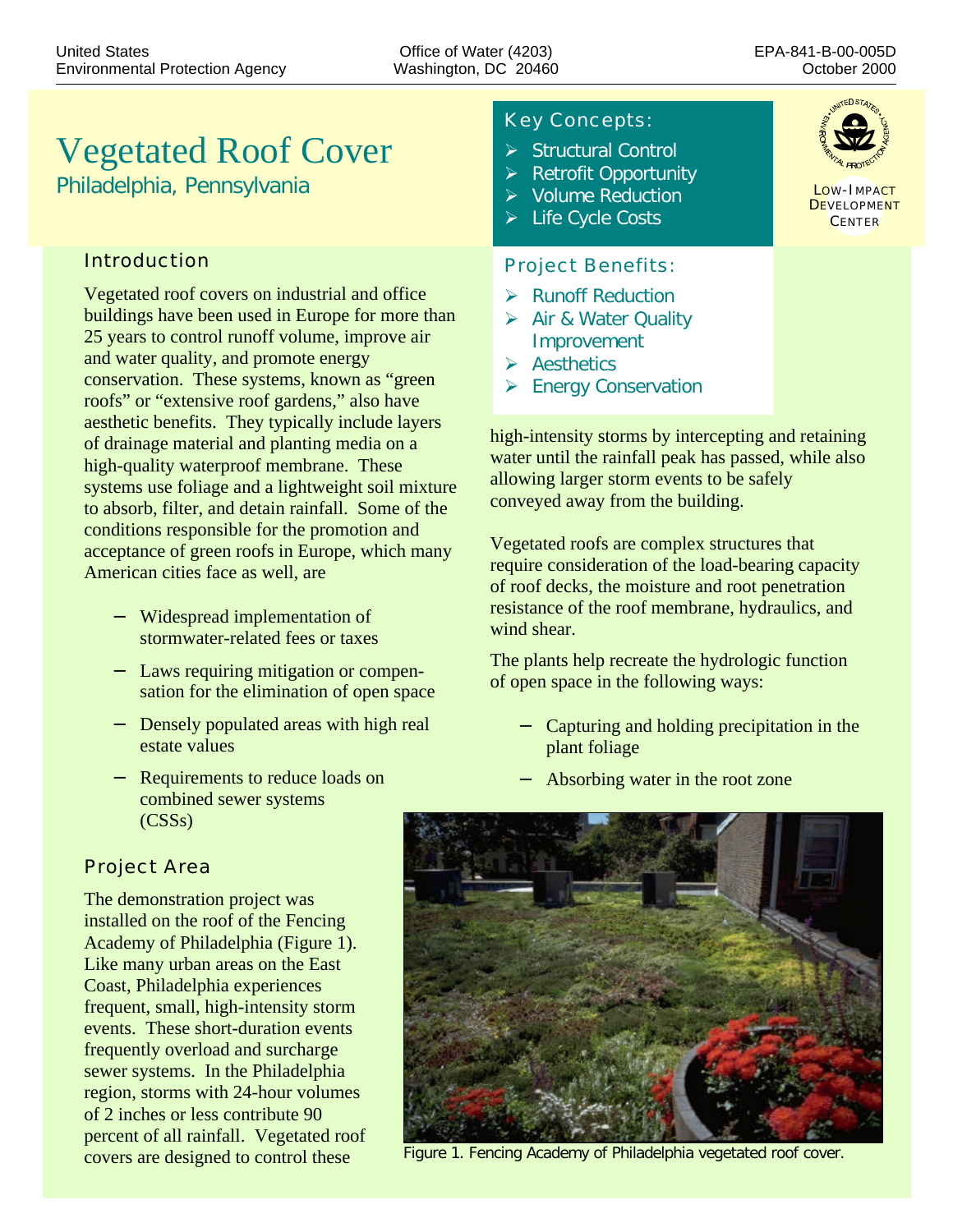- Slowing the velocity of direct runoff by extending the flow path through the vegetation
- − Cooling the temperature of the air and runoff. (Green roofs can be very effective measures for reducing the "thermal shock" caused by flash runoff from hot roof surfaces.)

# Project Description

The vegetated rooftop project at the Fencing Academy of Philadelphia is a 3,000-square-foot vegetated cover installed and monitored by Roofscapes, Inc., on top of an existing structure (Figure 1). The roof system was intended to mimic the natural hydrologic processes of interception, storage, and detention to control the 2-year, 24-hour storm event. The distinguishing features of this system include

- − Synthetic under-drain layer that promotes rapid drainage of water from the surface of the roof deck
- Thin, lightweight growth media that permits installation on existing conventional roofs without the need for structural reinforcement
- Meadow-like setting of perennial *Sedum* varieties that have been selected to withstand the range of seasonal conditions typical of the Mid-Atlantic region without the need for irrigation or regular maintenance

The installed vegetated roof cover is only 2.74 inches thick including the drainage layer. The system weighs less than 5 pounds per square foot when dry and less than 17 pounds per square foot when saturated. The saturated moisture content of the media is 45 percent by volume. The saturated infiltration capacity is 3.5 inches per hour. Figure 2 shows the components of the roof system.

The runoff characteristics of the roof were simulated using rainfall records for 1994 from eastern Pennsylvania. The model predicted a 54 percent reduction in annual runoff volume. The model also predicted attenuation of 54 percent of the 24-hour, 2-year Type II storm event and 38 percent of the 24-hour, 10-year Type II storm event. Additionally, monitoring at a pilot-sized project for real and synthetic storm events was conducted for a period of 9 months at 14- and 28 square-foot trays. The most intense storm monitored was a 0.4-inch, 20-minute thunderstorm. The storm event occurred after an extended period of rainfall had fully saturated the system. Figure 3 shows the runoff attenuation effectiveness for this event. Although 44 inches of rainfall was recorded during this period, only 15.5 inches of runoff was generated from the trays. Runoff was negligible for storm events with less than 0.6 inch of rainfall.

# Project Summary and Benefits

This project showed that vegetated rooftop covers can help to reduce peak runoff rates for a wide range of storm events. The project also demonstrated that existing structures can be successfully retrofitted to help prevent CSS surcharging in urban areas. Significant energy



Figure 2. Components of the vegetated roof cover.